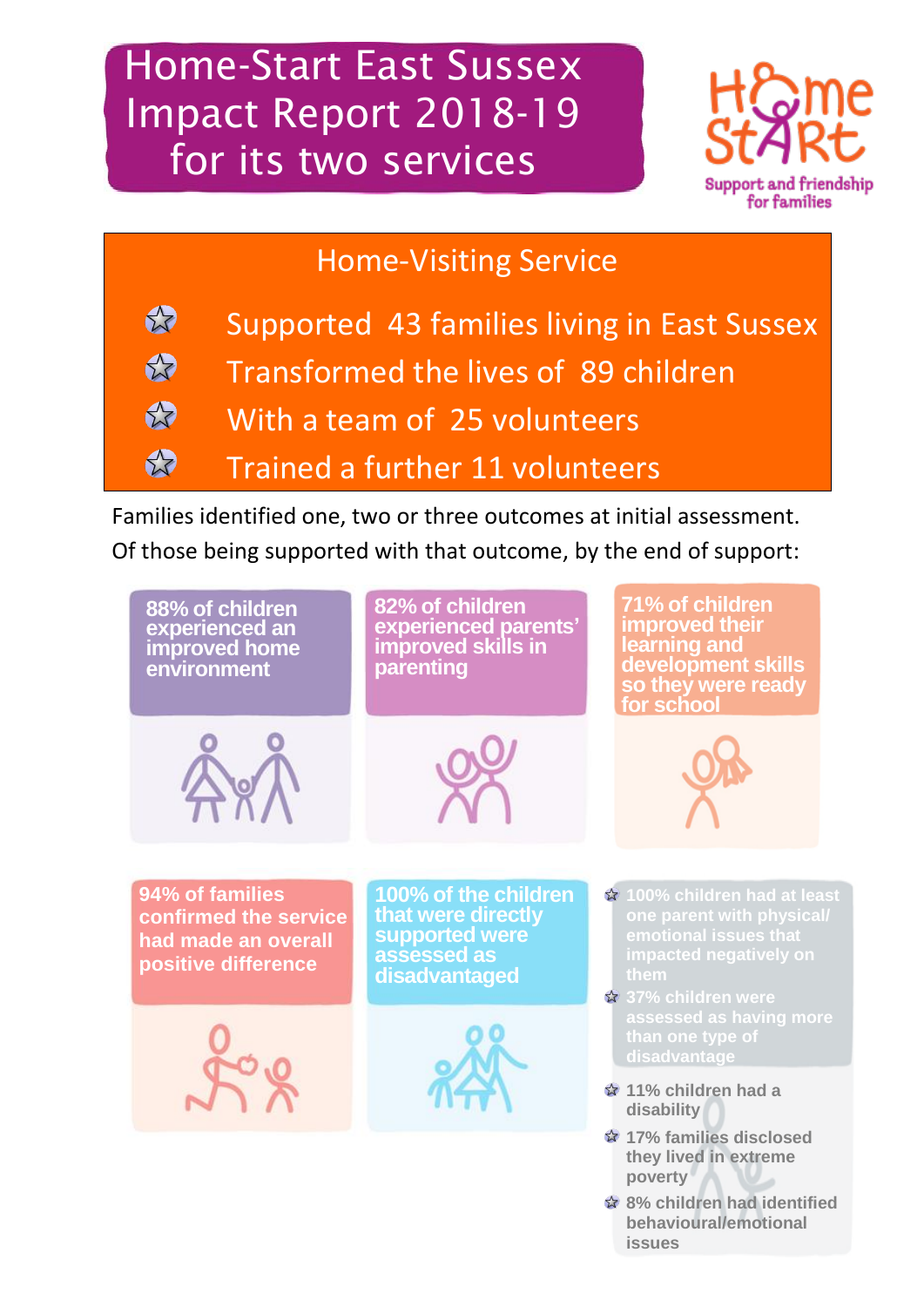# Home-Visiting Service Case Study

#### *Background*

- A mum and a young baby referred by their Health Visitor
- Mum had met partner out of county and they had recently moved to East Sussex
- At the time of referral mum's partner (not baby's dad) was still living in the family home but had started seeing someone else and had ended the relationship
- $\bullet$  Mum on medication for anxiety which was provoking asthma attacks
- Mum also suffering from panic attacks, had confidence issues and possibly post-natal depression

#### *Presenting issues*

- Mum's ex-partner emotionally and psychologically draining, possibly abusive. Mum struggling to manage their complicated relationship due to the fact they still lived together
- Mum feeling isolated as she was new to the area
- Mum lacking knowledge about child's development, play ideas, etc.
- Mum's physical and mental health getting in the way of her enjoying activities with her child outside of the home, which was impacting on the child's socialisation

### *Agreed ways volunteer would help*

- Volunteer to help mum learn more about child's development so that mum can provide anything she can to maximise it, and to access local resources both for herself and her son
- Volunteer to offer some emotional and practical support at home

#### *Outcomes*

- Volunteer offered some emotional support and helped mum reflect on her issues
- Volunteer encouraged mum to grow her social support network which she did and this helped develop her child's social skills
- Volunteer helped mum engage in her child's development at home by reading books, playing with toys, etc.
- Volunteer supported mum with practical tasks at home such as sorting out clothes and old belongings, which improved the home environment.
- During support a month's notice was given to this family to leave their home as partner had not been paying rent So Coordinator signposted mum to housing support agencies, which mum contacted for assistance

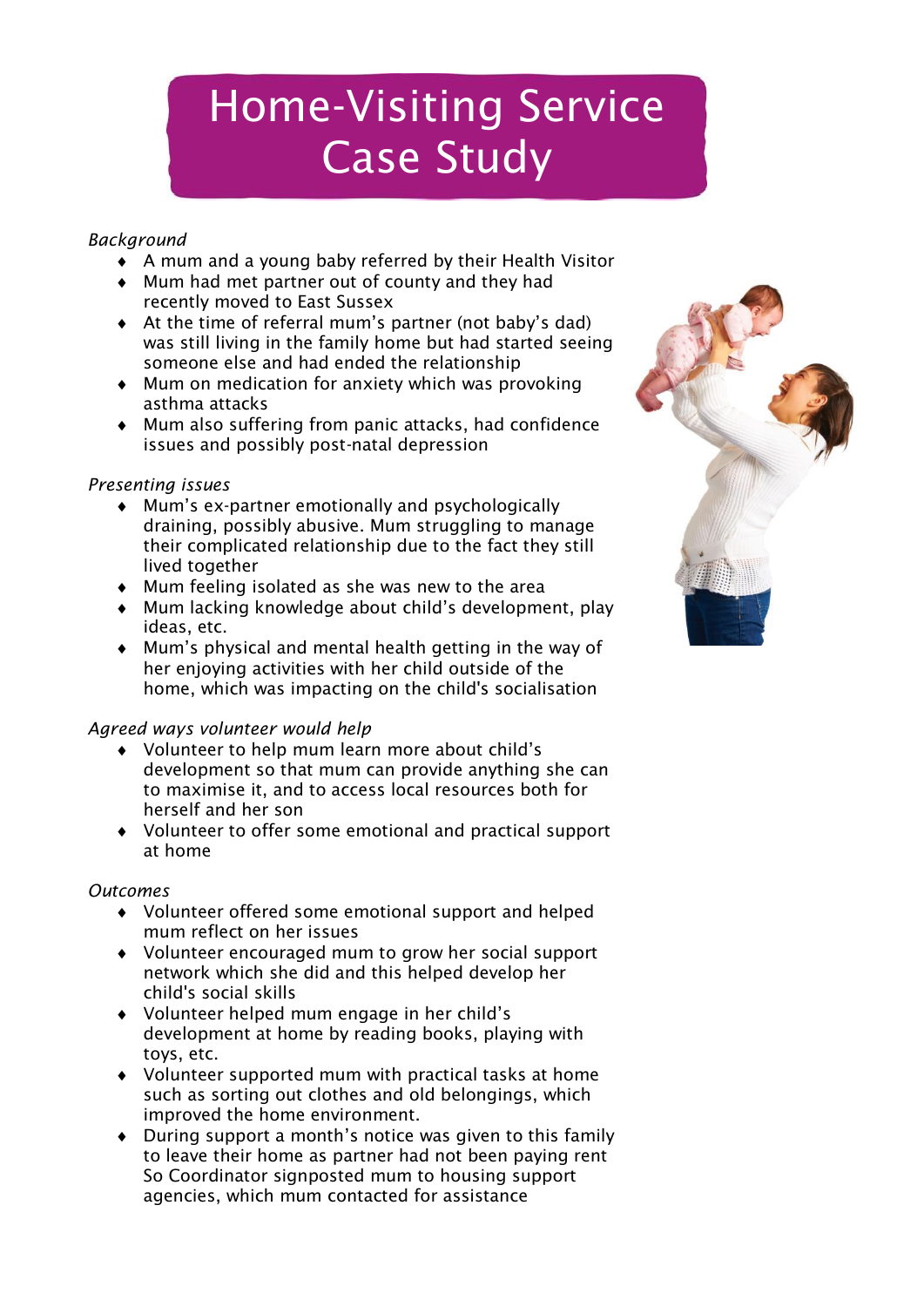### Domestic Abuse Programme



☆

Supported 68 women victim-survivors living in East Sussex and Brighton & Hove Helping to keep them and their 148

children free from future abuse

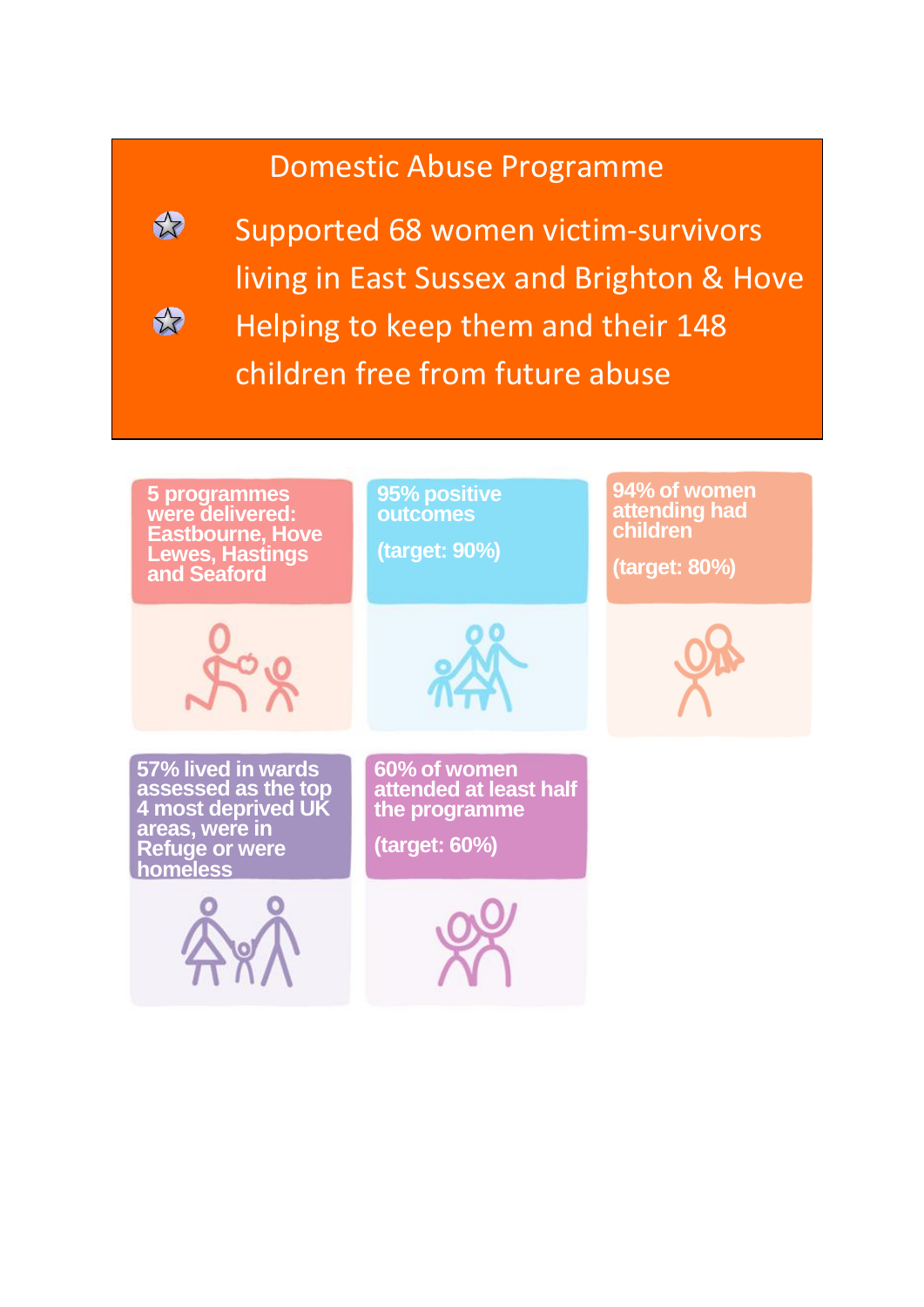# Domestic Abuse Programme Case Study

H separated from her husband (P) over a decade ago after years of financial and emotional abuse. P had controlled the household money, made threats to her life and towards the end of the relationship, became physically violent towards H.

During their marriage P took out loans in H's name for which she is still in debt. At the start of the programme H disclosed that P was still abusing her;

- He would not allow her to come off the mortgage even though she has not lived in the family house for over 10 years.
- He regularly withheld child maintenance
- He would not agree to set times to see his teenage daughter (A), only at times/days that he wanted to, often with little notice.

H said that she felt "trapped and desperate" and "still treading on eggshells with him", so long after separation. A had started to become abusive towards H and destructive in the house and H felt A was mirroring the abusive behaviour she witnessed. P regularly gave A money and gifts, "so she currently thinks he is the best Dad in the world." H had started taking anti-depressants and had been signed off work.

By the end of the programme H confirmed that:

- She had a better understanding of the different tactics and behaviour used by domestic abusers
- She had a better understanding of how DA affects children (long-term and short term) even if they are not in the room when it happens
- She has a better idea of what she can expect from 'Mr Right' and he can expect for her when in a healthy relationship
- She is better able to recognise the early warning signs of domestic abuse
- She feels less isolated as has met other women who have shared similar experiences
- The best thing about the programme was "the sense of empowerment and unity from sharing experiences with other women, the atmosphere of safety, support, a safe haven. The humour."
- She "honestly can't think of anything!" to improve the programme

In-between the sessions, Vicki talked to H about her issues and signposted her to:

- a money advice charity
- Citizen's Advice
- A teenage parenting group
- The Portal to discuss child-to-parent violence support

H had secured a new job by end of programme and had started painting/artwork again in her spare time.

"The programme was well-paced, fantastic support, interesting, informative, life-changing. Thank you from the bottom of my heart."